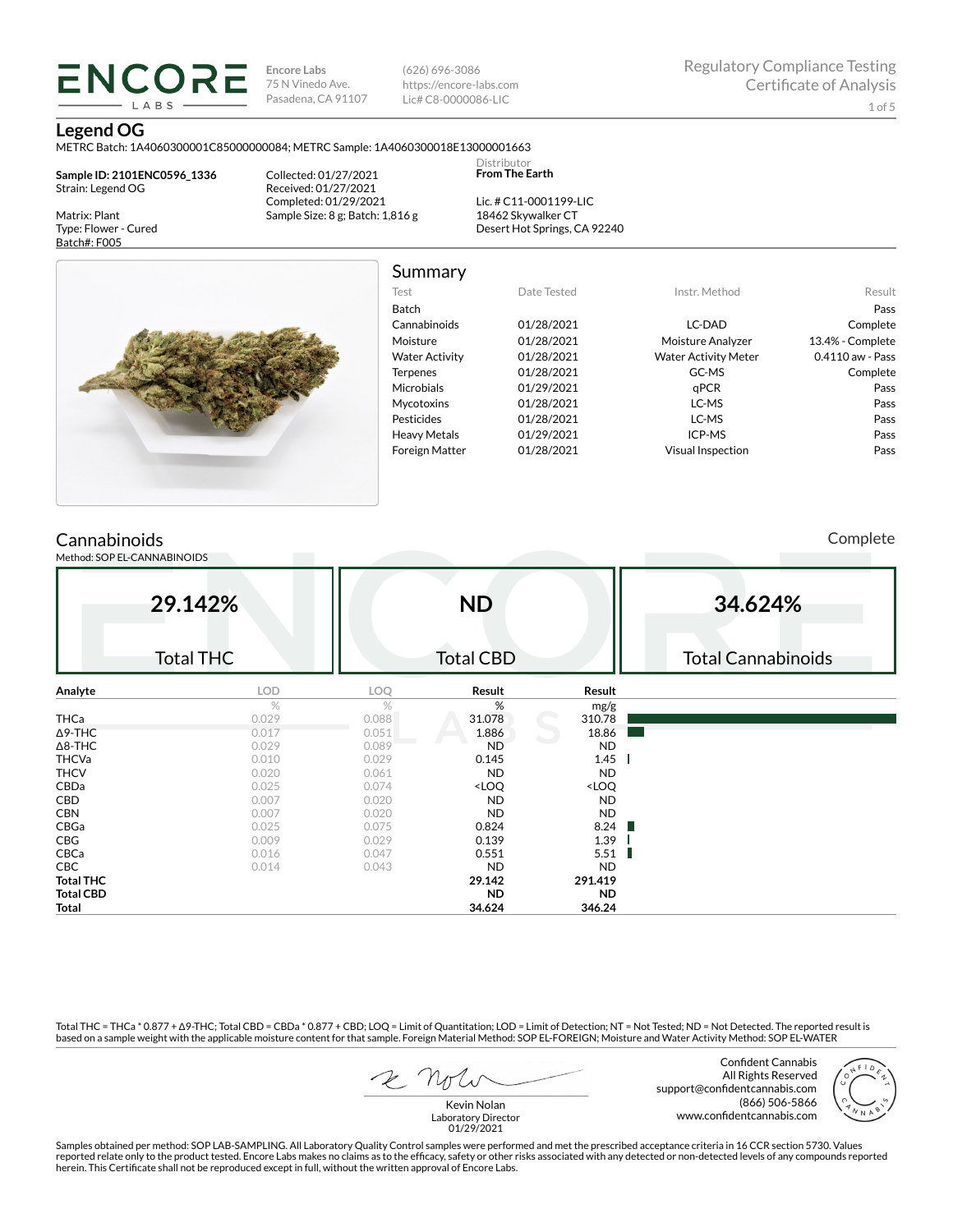(626) 696-3086 https://encore-labs.com Lic# C8-0000086-LIC

### **Legend OG**

**ENCORE** LABS

METRC Batch: 1A4060300001C85000000084; METRC Sample: 1A4060300018E13000001663

| Sample ID: 2101ENC0596 1336          | Collected: 01/27/2021                         | Distributor<br><b>From The Earth</b> |                              |        |  |
|--------------------------------------|-----------------------------------------------|--------------------------------------|------------------------------|--------|--|
| Strain: Legend OG                    | Received: 01/27/2021<br>Completed: 01/29/2021 | Lic. # C11-0001199-LIC               |                              |        |  |
| Matrix: Plant                        | Sample Size: 8 g; Batch: 1,816 g              | 18462 Skywalker CT                   |                              |        |  |
| Type: Flower - Cured<br>Batch#: F005 |                                               |                                      | Desert Hot Springs, CA 92240 |        |  |
| <b>Terpenes</b>                      |                                               |                                      |                              |        |  |
| Method: SOP EL-TERPENES              |                                               |                                      |                              |        |  |
| Analyte                              | <b>LOD</b>                                    | LOO                                  | Result                       | Result |  |
|                                      | $\%$                                          | $\%$                                 | %                            | mg/g   |  |
| β-Myrcene                            | 0.002                                         | 0.011                                | 1.048                        | 10.48  |  |
| β-Caryophyllene                      | 0.003                                         | 0.011                                | 0.766                        | 7.66   |  |
| $\overline{\lambda}$ limenano        | n nnh                                         | $\bigcap$ $\bigcap$ 11               | 0.750                        | 750    |  |

| δ-Limonene          | 0.002 | 0.011 | 0.759                                                    | 7.59                         |  |
|---------------------|-------|-------|----------------------------------------------------------|------------------------------|--|
| $\alpha$ -Humulene  | 0.002 | 0.011 | 0.246                                                    | 2.46                         |  |
| Linalool            | 0.002 | 0.011 | 0.191                                                    | 1.91                         |  |
| $\beta$ -Pinene     | 0.001 | 0.011 | 0.141                                                    | 1.41                         |  |
| α-Bisabolol         | 0.002 | 0.011 | 0.131                                                    | 1.31                         |  |
| $\alpha$ -Pinene    | 0.001 | 0.011 | 0.071                                                    | 0.71                         |  |
| Camphene            | 0.001 | 0.011 | 0.021                                                    | 0.21                         |  |
| $\alpha$ -Terpinene | 0.002 | 0.011 | ND.                                                      | ND.                          |  |
| cis-Nerolidol       | 0.000 | 0.004 | ND.                                                      | ND.                          |  |
| $\delta$ -3-Carene  | 0.001 | 0.011 | <b>ND</b>                                                | ND.                          |  |
| Eucalyptol          | 0.002 | 0.011 | <b>ND</b>                                                | ND.                          |  |
| y-Terpinene         | 0.002 | 0.011 | <b>ND</b>                                                | ND.                          |  |
| Guaiol              | 0.002 | 0.011 | <b>ND</b>                                                | ND.                          |  |
| Isopulegol          | 0.003 | 0.011 | ND.                                                      | ND.                          |  |
| Ocimene             | 0.002 | 0.011 | ND.                                                      | ND.                          |  |
| Terpinolene         | 0.002 | 0.011 | <loq< th=""><th><loq< th=""><th></th></loq<></th></loq<> | <loq< th=""><th></th></loq<> |  |
| trans-Nerolidol     | 0.001 | 0.007 | <b>ND</b>                                                | ND                           |  |
| Total               |       |       | 3.374                                                    | 33.74                        |  |

# Primary Aromas



Date Tested: 01/28/2021<br>LOQ = Limit of Quantitation; LOD = Limit of Detection; NT = Not Tested; ND = Not Detected. The reported result is based on a sample weight with the applicable moisture content for that sample.



2 Not

Confident Cannabis All Rights Reserved support@confidentcannabis.com (866) 506-5866 www.confidentcannabis.com

Kevin Nolan Laboratory Director 01/29/2021

Samples obtained per method: SOP LAB-SAMPLING. All Laboratory Quality Control samples were performed and met the prescribed acceptance criteria in 16 CCR section 5730. Values reported relate only to the product tested. Encore Labs makes no claims as to the efficacy, safety or other risks associated with any detected or non-detected levels of any compounds reported<br>herein. This Certificate shall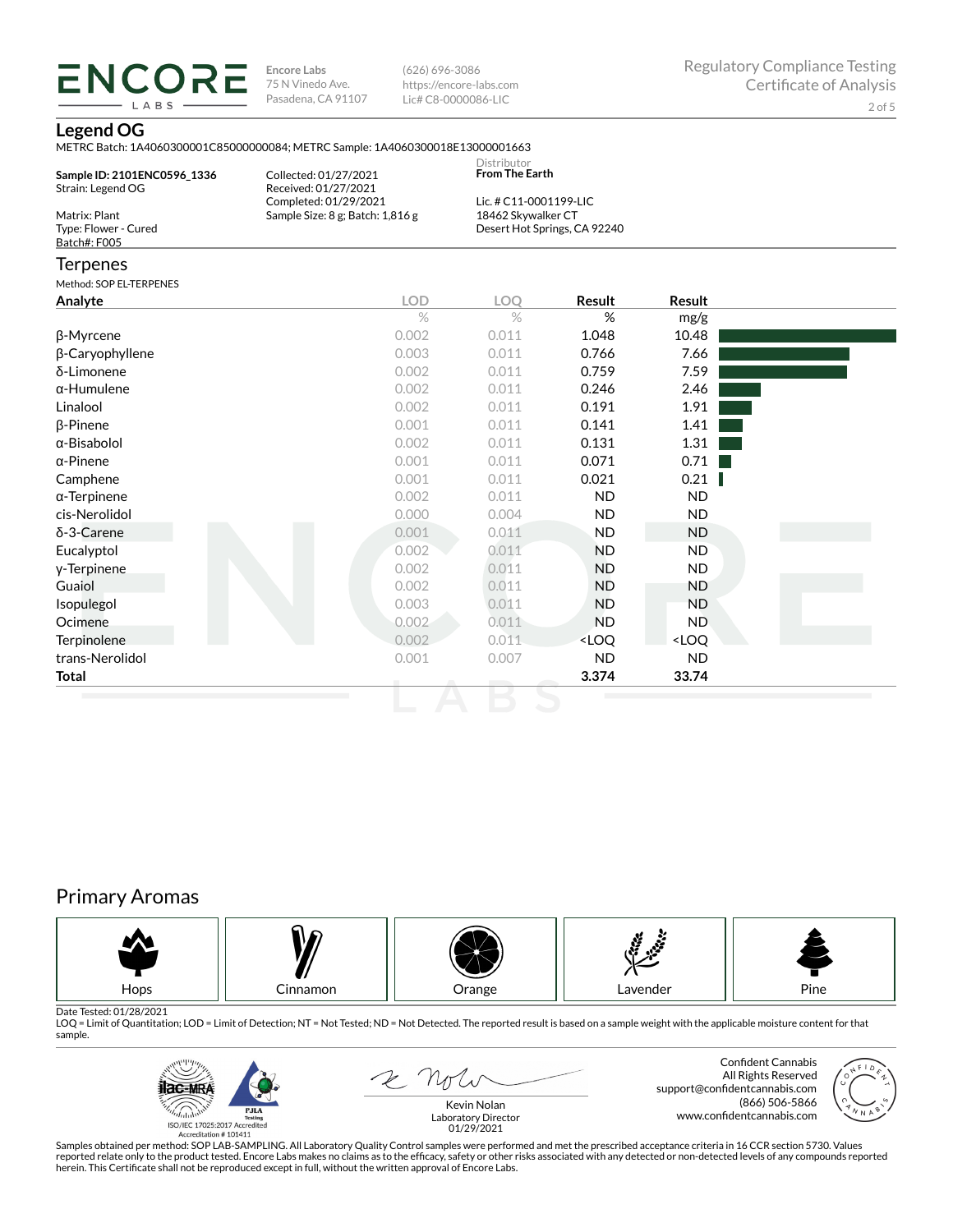(626) 696-3086 https://encore-labs.com Lic# C8-0000086-LIC

#### **Legend OG**

METRC Batch: 1A4060300001C85000000084; METRC Sample: 1A4060300018E13000001663

**Sample ID: 2101ENC0596\_1336** Strain: Legend OG Matrix: Plant

ENCOR LABS

> Collected: 01/27/2021 Received: 01/27/2021 Completed: 01/29/2021 Sample Size: 8 g; Batch: 1,816 g

Lic. # C11-0001199-LIC 18462 Skywalker CT Desert Hot Springs, CA 92240

Distributor **From The Earth**

## Pesticides

Type: Flower - Cured Batch#: F005

Method: SOP EL-PesticidesLCMS LC-MS

| Analyte             | <b>LOD</b> | LOO       | Limit          | <b>Result</b> | <b>Status</b> | Analyte                 | LOD       | LOO       | Limit          | Result    | <b>Status</b> |
|---------------------|------------|-----------|----------------|---------------|---------------|-------------------------|-----------|-----------|----------------|-----------|---------------|
|                     | $\mu$ g/g  | $\mu$ g/g | $\mu$ g/g      | µg/g          |               |                         | $\mu$ g/g | $\mu$ g/g | $\mu$ g/g      | $\mu$ g/g |               |
| Abamectin           | 0.005      | 0.02      | 0.1            | <b>ND</b>     | Pass          | Fludioxonil             | 0.01      | 0.05      | 0.1            | <b>ND</b> | Pass          |
| Acephate            | 0.002      | 0.01      | 0.1            | <b>ND</b>     | Pass          | Hexythiazox             | 0.005     | 0.02      | 0.1            | <b>ND</b> | Pass          |
| Acequinocyl         | 0.01       | 0.02      | 0.1            | <b>ND</b>     | Pass          | Imazalil                | 0.05      | 0.1       | 0.05           | <b>ND</b> | Pass          |
| Acetamiprid         | 0.005      | 0.02      | 0.1            | <b>ND</b>     | Pass          | Imidacloprid            | 0.005     | 0.02      | 5              | <b>ND</b> | Pass          |
| Aldicarb            | 0.05       | 0.1       | 0.05           | <b>ND</b>     | Pass          | Kresoxim Methyl         | 0.005     | 0.02      | 0.1            | <b>ND</b> | Pass          |
| Azoxystrobin        | 0.005      | 0.02      | 0.1            | <b>ND</b>     | Pass          | Malathion               | 0.02      | 0.05      | 0.5            | <b>ND</b> | Pass          |
| <b>Bifenazate</b>   | 0.005      | 0.01      | 0.1            | <b>ND</b>     | Pass          | Metalaxyl               | 0.002     | 0.005     | $\overline{2}$ | <b>ND</b> | Pass          |
| <b>Bifenthrin</b>   | 0.005      | 0.01      | 3              | <b>ND</b>     | Pass          | Methiocarb              | 0.05      | 0.1       | 0.05           | <b>ND</b> | Pass          |
| <b>Boscalid</b>     | 0.02       | 0.05      | 0.1            | <b>ND</b>     | Pass          | Methomyl                | 0.01      | 0.02      | 1              | <b>ND</b> | Pass          |
| Captan              | 0.2        | 0.3       | 0.7            | <b>ND</b>     | Pass          | Mevinphos               | 0.02      | 0.05      | 0.02           | <b>ND</b> | Pass          |
| Carbaryl            | 0.02       | 0.05      | 0.5            | <b>ND</b>     | Pass          | Myclobutanil            | 0.005     | 0.01      | 0.1            | <b>ND</b> | Pass          |
| Carbofuran          | 0.05       | 0.1       | 0.05           | <b>ND</b>     | Pass          | Naled                   | 0.01      | 0.02      | 0.1            | <b>ND</b> | Pass          |
| Chlorantraniliprole | 0.002      | 0.01      | 10             | <b>ND</b>     | Pass          | Oxamvl                  | 0.005     | 0.01      | 0.5            | <b>ND</b> | Pass          |
| Chlordane           | 0.05       | 0.1       | 0.05           | <b>ND</b>     | Pass          | Paclobutrazol           | 0.05      | 0.1       | 0.05           | <b>ND</b> | Pass          |
| Chlorfenapyr        | 0.05       | 0.1       | 0.05           | <b>ND</b>     | Pass          | Parathion Methyl        | 0.02      | 0.05      | 0.02           | <b>ND</b> | Pass          |
| Chlorpyrifos        | 0.05       | 0.1       | 0.05           | <b>ND</b>     | Pass          | Pentachloronitrobenzene | 0.02      | 0.05      | 0.1            | <b>ND</b> | Pass          |
| Clofentezine        | 0.01       | 0.02      | 0.1            | <b>ND</b>     | Pass          | Permethrin              | 0.02      | 0.05      | 0.5            | <b>ND</b> | Pass          |
| Coumaphos           | 0.02       | 0.05      | 0.02           | <b>ND</b>     | Pass          | Phosmet                 | 0.01      | 0.02      | 0.1            | <b>ND</b> | Pass          |
| Cyfluthrin          | 0.05       | 0.1       | $\overline{2}$ | <b>ND</b>     | Pass          | Piperonyl Butoxide      | 0.002     | 0.01      | 3              | <b>ND</b> | Pass          |
| Cypermethrin        | 0.1        | 0.2       | $\mathbf 1$    | <b>ND</b>     | Pass          | Prallethrin             | 0.005     | 0.02      | 0.1            | <b>ND</b> | Pass          |
| Daminozide          | 0.02       | 0.05      | 0.02           | <b>ND</b>     | Pass          | Propiconazole           | 0.005     | 0.01      | 0.1            | <b>ND</b> | Pass          |
| Diazinon            | 0.002      | 0.01      | 0.1            | <b>ND</b>     | Pass          | Propoxur                | 0.05      | 0.1       | 0.05           | <b>ND</b> | Pass          |
| <b>Dichlorvos</b>   | 0.02       | 0.05      | 0.02           | <b>ND</b>     | Pass          | Pyrethrins              | 0.02      | 0.05      | 0.5            | <b>ND</b> | Pass          |
| Dimethoate          | 0.02       | 0.05      | 0.02           | <b>ND</b>     | Pass          | Pyridaben               | 0.005     | 0.01      | 0.1            | <b>ND</b> | Pass          |
| Dimethomorph        | 0.005      | 0.02      | $\overline{2}$ | <b>ND</b>     | Pass          | Spinetoram              | 0.005     | 0.01      | 0.1            | <b>ND</b> | Pass          |
| Ethoprophos         | 0.05       | 0.1       | 0.05           | <b>ND</b>     | Pass          | Spinosad                | 0.005     | 0.01      | 0.1            | <b>ND</b> | Pass          |
| Etofenprox          | 0.05       | 0.1       | 0.05           | <b>ND</b>     | Pass          | Spiromesifen            | 0.01      | 0.02      | 0.1            | <b>ND</b> | Pass          |
| Etoxazole           | 0.005      | 0.02      | 0.1            | <b>ND</b>     | Pass          | Spirotetramat           | 0.005     | 0.01      | 0.1            | <b>ND</b> | Pass          |
| Fenhexamid          | 0.005      | 0.02      | 0.1            | <b>ND</b>     | Pass          | Spiroxamine             | 0.05      | 0.1       | 0.05           | <b>ND</b> | Pass          |
| Fenoxycarb          | 0.05       | 0.1       | 0.05           | <b>ND</b>     | Pass          | Tebuconazole            | 0.005     | 0.01      | 0.1            | <b>ND</b> | Pass          |
| Fenpyroximate       | 0.005      | 0.02      | 0.1            | <b>ND</b>     | Pass          | Thiacloprid             | 0.02      | 0.05      | 0.02           | <b>ND</b> | Pass          |
| Fipronil            | 0.05       | 0.1       | 0.05           | <b>ND</b>     | Pass          | Thiamethoxam            | 0.005     | 0.01      | 5              | <b>ND</b> | Pass          |
| Flonicamid          | 0.01       | 0.02      | 0.1            | <b>ND</b>     | Pass          | Trifloxystrobin         | 0.005     | 0.01      | 0.1            | <b>ND</b> | Pass          |

LOQ = Limit of Quantitation; LOD = Limit of Detection; NT = Not Tested; ND = Not Detected.





Confident Cannabis All Rights Reserved support@confidentcannabis.com (866) 506-5866 www.confidentcannabis.com



Kevin Nolan Laboratory Director 01/29/2021

Samples obtained per method: SOP LAB-SAMPLING. All Laboratory Quality Control samples were performed and met the prescribed acceptance criteria in 16 CCR section 5730. Values reported relate only to the product tested. Encore Labs makes no claims as to the efficacy, safety or other risks associated with any detected or non-detected levels of any compounds reported<br>herein. This Certificate shall

Pass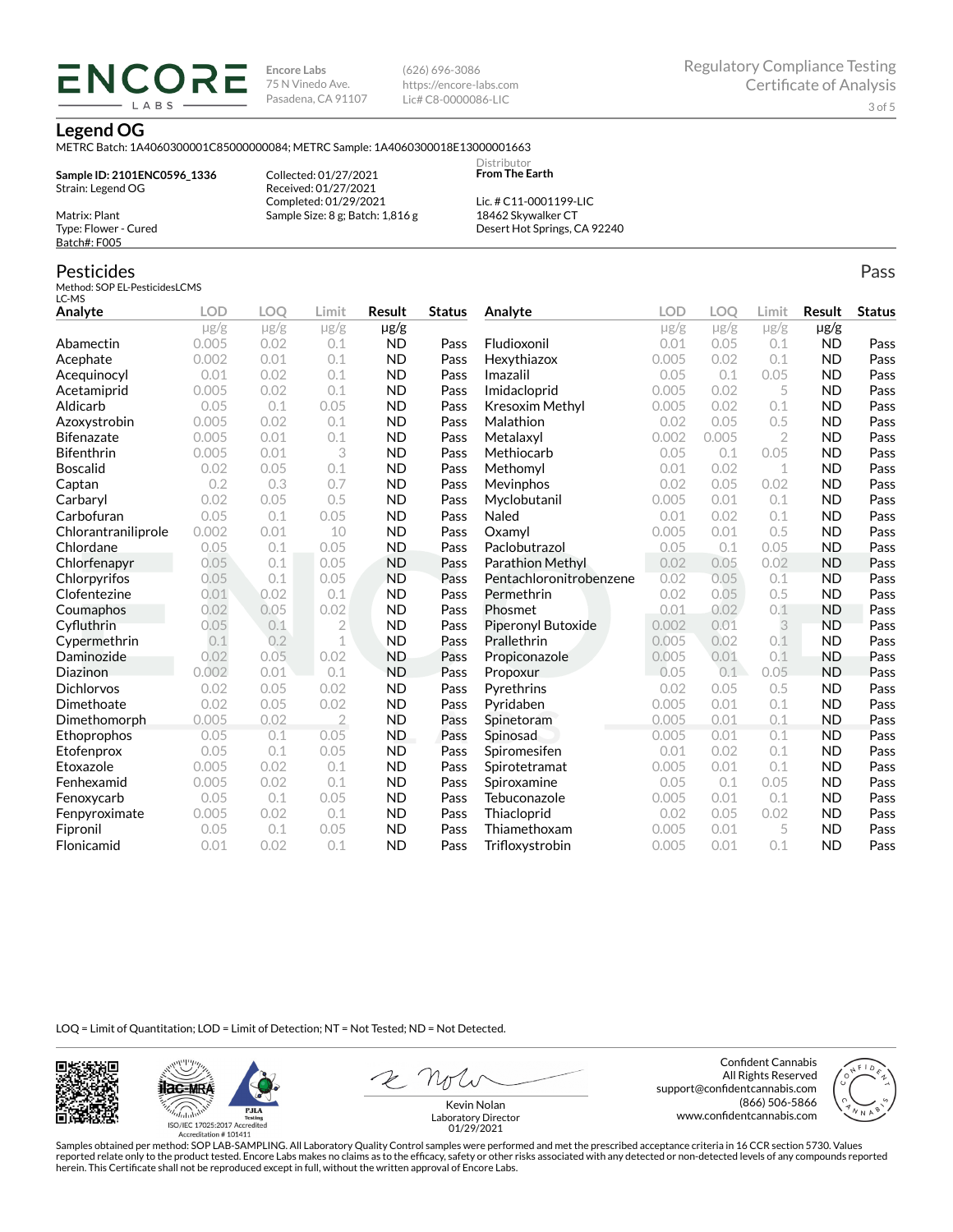(626) 696-3086 https://encore-labs.com Lic# C8-0000086-LIC

Pass

## **Legend OG**

LABS

METRC Batch: 1A4060300001C85000000084; METRC Sample: 1A4060300018E13000001663

| Sample ID: 2101ENC0596 1336<br>Strain: Legend OG | Collected: 01/27/2021<br>Received: 01/27/2021 | Distributor<br><b>From The Earth</b> |  |
|--------------------------------------------------|-----------------------------------------------|--------------------------------------|--|
|                                                  | Completed: 01/29/2021                         | Lic. # C11-0001199-LIC               |  |
| Matrix: Plant                                    | Sample Size: 8 g; Batch: 1,816 g              | 18462 Skywalker CT                   |  |
| Type: Flower - Cured                             |                                               | Desert Hot Springs, CA 92240         |  |
| Batch#: F005                                     |                                               |                                      |  |
| <b>Mycotoxins</b>                                |                                               |                                      |  |
| Method: SOP EL-PesticidesLCMS<br>LC-MS           |                                               |                                      |  |

| ---                     |       |       |            |           |               |
|-------------------------|-------|-------|------------|-----------|---------------|
| Analyte                 | LOD   | LOC   | Limit      | Result    | <b>Status</b> |
|                         | µg/kg | µg/kg | $\mu$ g/kg | µg/kg     |               |
| <b>B1</b>               |       |       |            | <b>ND</b> | Tested        |
| B <sub>2</sub>          |       |       |            | <b>ND</b> | <b>Tested</b> |
| G1                      |       |       |            | <b>ND</b> | <b>Tested</b> |
| G <sub>2</sub>          |       |       |            | <b>ND</b> | <b>Tested</b> |
| Ochratoxin A            |       |       | 20         | <b>ND</b> | Pass          |
| <b>Total Aflatoxins</b> |       |       | 20         | <b>ND</b> | Pass          |



Date Tested: 01/28/2021 LOQ = Limit of Quantitation; LOD = Limit of Detection; NT = Not Tested; ND = Not Detected.



 $R$  Mr

Confident Cannabis All Rights Reserved support@confidentcannabis.com (866) 506-5866 www.confidentcannabis.com



Kevin Nolan Laboratory Director 01/29/2021

Samples obtained per method: SOP LAB-SAMPLING. All Laboratory Quality Control samples were performed and met the prescribed acceptance criteria in 16 CCR section 5730. Values reported relate only to the product tested. Encore Labs makes no claims as to the efficacy, safety or other risks associated with any detected or non-detected levels of any compounds reported<br>herein. This Certificate shall